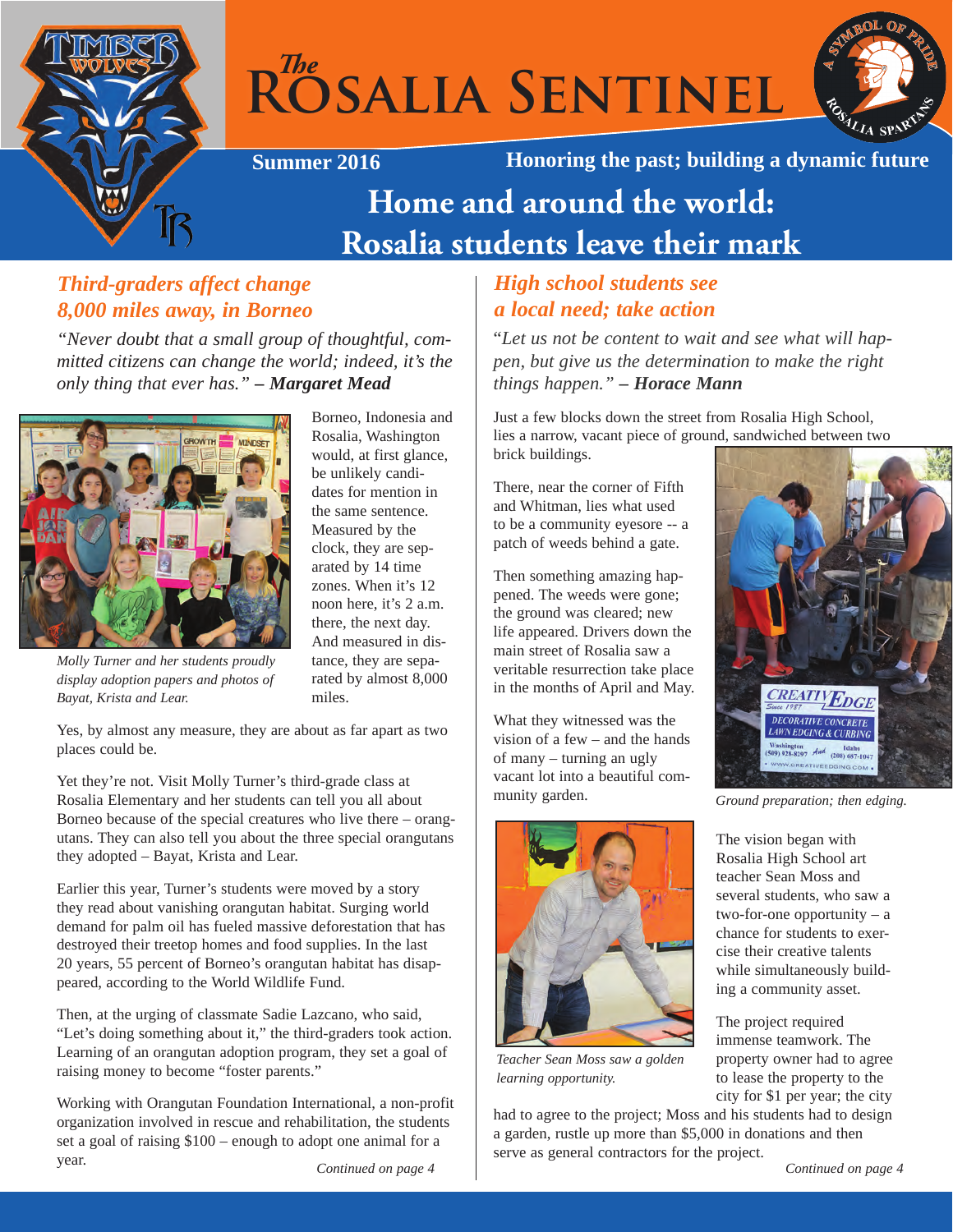

## **Volume 3, Number 2 Summer 2016**

**Board of Directors** Angie Bruce District 1

> Clay Gehring District 2

Ray Anderson District 3

Frank Lazcano, Sr. District 4

> Heather Smith District 5

## **Superintendent** Larry Keller

**P-12 Principal** Darrell Kuhn

**Rosalia School District #320 916 South Josephine Ave.** Rosalia, WA 99170-9550 [www.rosalia](http://www.rosalia.wednet.edu)schools.org Phone: (509) 523-3061 Fax: (509) 523-3861

## *Looking forward to my fourth year From the superintendent*



**Larry Keller** lkeller@rosaliaschools.org As we close the book on my third year as your superintendent, it is a good time to reflect on year three and provide a few thoughts on our future.

This year has been one of great accomplishments – and financial challenges. Our test scores across all grade levels have remained high this year, but perhaps more importantly, our kids are gaining the skills to compete successfully in the 21<sup>st</sup> century.

In addition to our core courses, our students have the opportunity to broaden themselves and gain an appreciation through our fine arts programs. Our band had a fantastic year and the attendance and applause at our concerts says you as a community value our music program.

The quality of our art programs under Sean Moss' direction has been superb. This year we created a community art class (cover story), where our students selected a project to support the community. The results of their efforts can be seen downtown, just to the north of the coffee shop.

Our challenge this year was dealing with an unexpected decline in enrollment. Our budget was based on 185 students and our enrollment averaged only 174. Since our funding from the state is based on the number of students, we have had to deal with an \$80,000 funding shortfall.

Looking to next year, we have adjusted our budget by spreading the reductions and deferring capital projects. This fall I will begin a conversation with our communities and Board on how to sustain programs and staffing, while still maintaining and enhancing facilities to meet the needs of our children.

Also looking ahead, "the rubber must meet the road" in terms of state school funding. The Legislature has delayed the tough decisions to the point of no return. The McCleary state Supreme Court case mandates a decision before 2018. I will continue to advocate for our kids, and we must make sure our legislators find solutions that don't increase the financial burden on local communities.

In closing, I would like to thank the communities of Rosalia, Malden and Thornton and the surrounding areas for their continued support. I am looking forward to continuing my service as your superintendent.

Sincerely,

Larry Keller



Coming soon to Rosalia Elementary: **PBIS**.

What is PBIS? Stay tuned. The answer will be revealed this fall.

#### **District welcomes new staff member**

The Rosalia School District is pleased to welcome Janet Morgan as its new special education teacher. She will take the reins this fall, succeeding Kaleb Madison, who is moving to the Central Valley School District. Welcome Janet. Thank you and best of luck, Kaleb.

#### **Hudkins named AD**

Fifth-grade teacher Rob Hudkins will wear a second hat next year. Hudkins has been named the district's new athletic director. He has held the position before and looks forward to taking an active role in Timberwolves athletics. *Rob Hudkins*

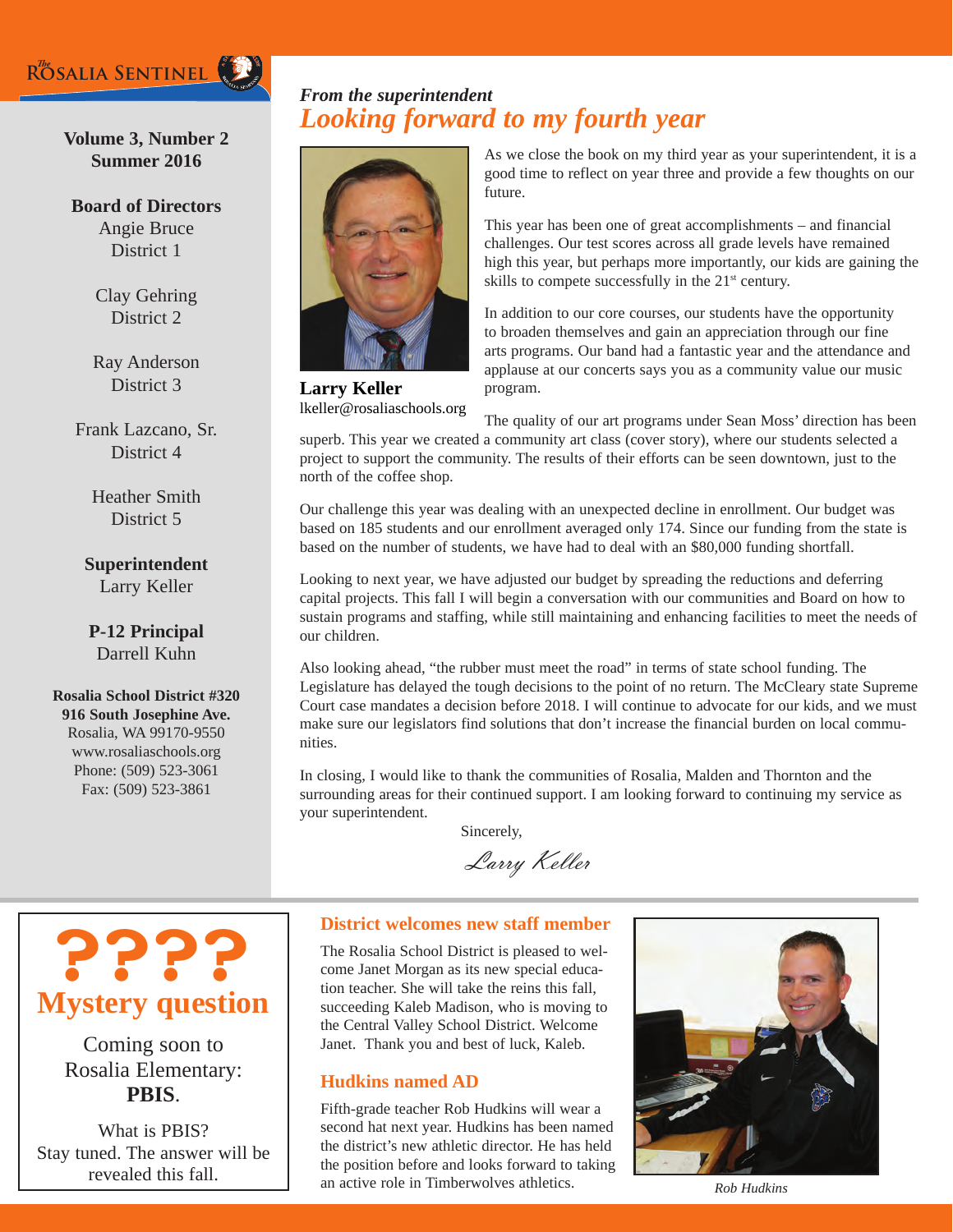## *Leadership conference a huge success*

*"You see things; and you say 'Why?' But I dream things that never were; and I say 'Why not?'"* 

## *– George Bernard Shaw*

Rosalia senior Ayva Bryan saw a need and said "Why not?"

Why couldn't Rosalia host a regional leadership conference for schools across Whitman County and beyond?

After consulting leadership adviser and teacher Jennifer Olson, she concluded there was no reason they couldn't pull it off. So, back in February, she began organizing a first-of-its-kind summit for student leaders. *Jennifer Olson and Ayva Bryan*

Two months later, 50 students from Rosalia, Colton, Oakesdale, St. John and Pomeroy took part in a half-day conference focusing on a wide range of leadership skills including community organization, fund-raising and governmental affairs.

Guest speakers and multiple break-out sessions allowed students to hear a variety of perspectives and ideas. All left with new knowledge, new leadership skills and gratitude to Rosalia for dreaming big things that never were and asking, "Why not?"





## *The tradition continues*

The high school greenhouse has been awash in color leading up to the annual plant sale benefiting the FFA program. Roughly \$4,000 in inventory, including bedding and hanging plants, has been sold this spring. Kudos to teacher Dee Peterschick and his dedicated students for another successful sale.

*Ayva Bryan, Jessica Ford and Gensen Merritt show off greenhouse inventory.*

## *Robotics program expands in middle grades*

*"Do not go where the path may lead, go instead where there is no path and leave a trail."* 

## *– Ralph Waldo Emerson*

The robots are coming. They have become very small and they are headed to Rosalia.

No, it's not a line from a movie trailer. It's the truth. As robots get smaller, the Rosalia robotics program gets bigger.

Prior issues of this newsletter have focused on the robotics project taking place in the district, particularly at the elementary and high school level. Now, the middle school level is about to expand.

Students in Clif Marr's middle and high school science classes have been testing Ozobots – small computerized devices equipped with lights, sensors and logic boards. The inexpensive devices, priced at around \$50, teach robotics and coding through social and competitive games.

After testing this spring, Marr will deploy the devices in classes next fall.

Simple games involve programming the devices to travel a path around a tabletop race course. The more important path, however, is the one they introduce regarding career paths in computer science, engineering and technology.

Get ready – Rosalia is about to blaze a new trail.

> *The Ozobot easily fits in the hand of student William Boyce.*